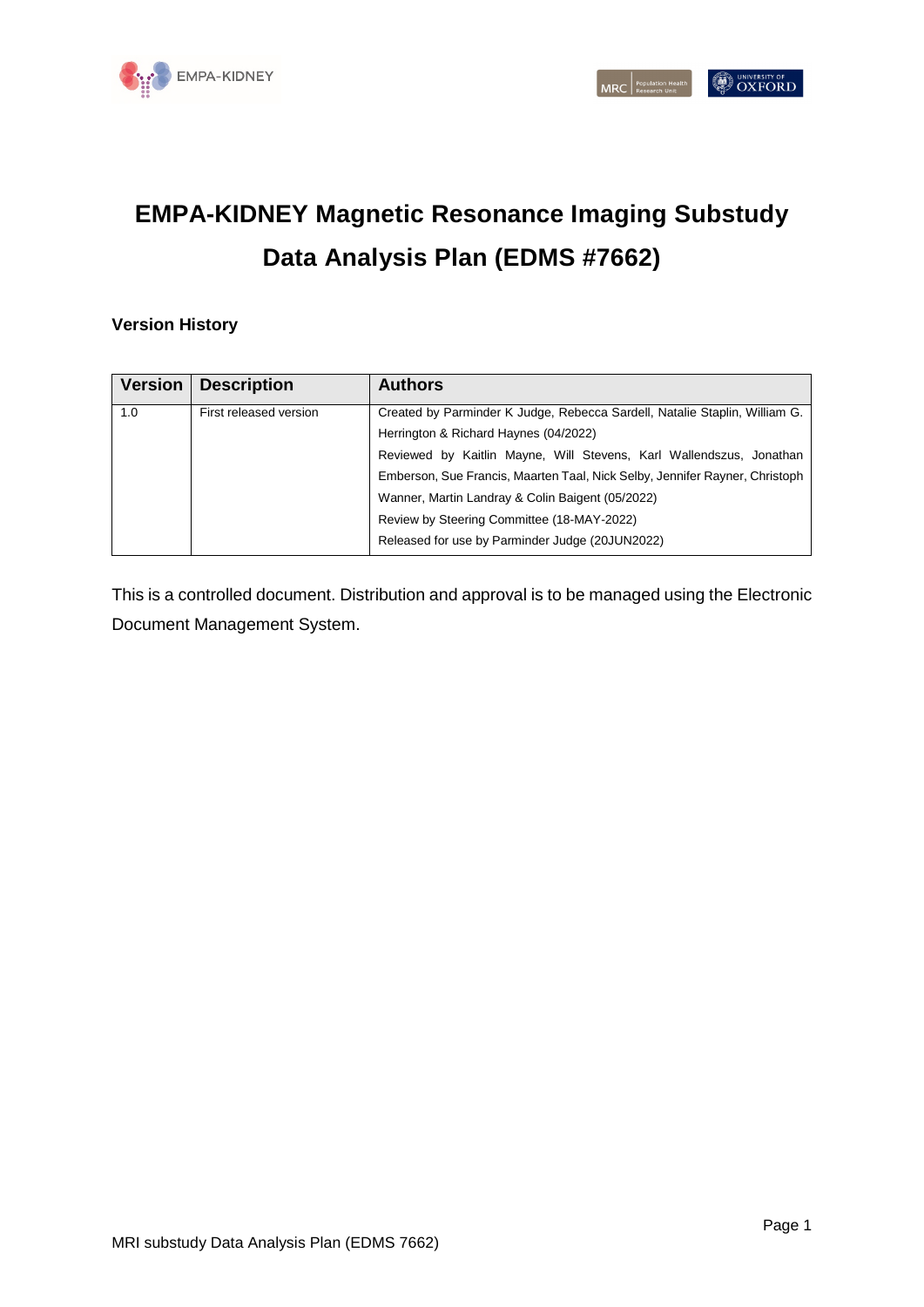

MRC Population Health

# **TABLE OF CONTENTS**

|             | <b>Contents</b> |       |                        |  |  |
|-------------|-----------------|-------|------------------------|--|--|
|             |                 |       |                        |  |  |
| 2           |                 |       |                        |  |  |
| 3           |                 |       |                        |  |  |
| 4           |                 |       |                        |  |  |
| 5           |                 |       |                        |  |  |
| 6           |                 |       |                        |  |  |
|             | 6.1             |       |                        |  |  |
|             | 6.2             |       |                        |  |  |
|             | 6.3             |       |                        |  |  |
|             | 6.4             |       |                        |  |  |
| $7^{\circ}$ |                 |       |                        |  |  |
|             | 7.1             |       |                        |  |  |
|             | 7.2             |       |                        |  |  |
|             |                 | 7.3.1 | Subgroup analyses 7    |  |  |
|             |                 | 7.3.2 | Sensitivity analyses 7 |  |  |
| 8           |                 |       |                        |  |  |
|             |                 |       |                        |  |  |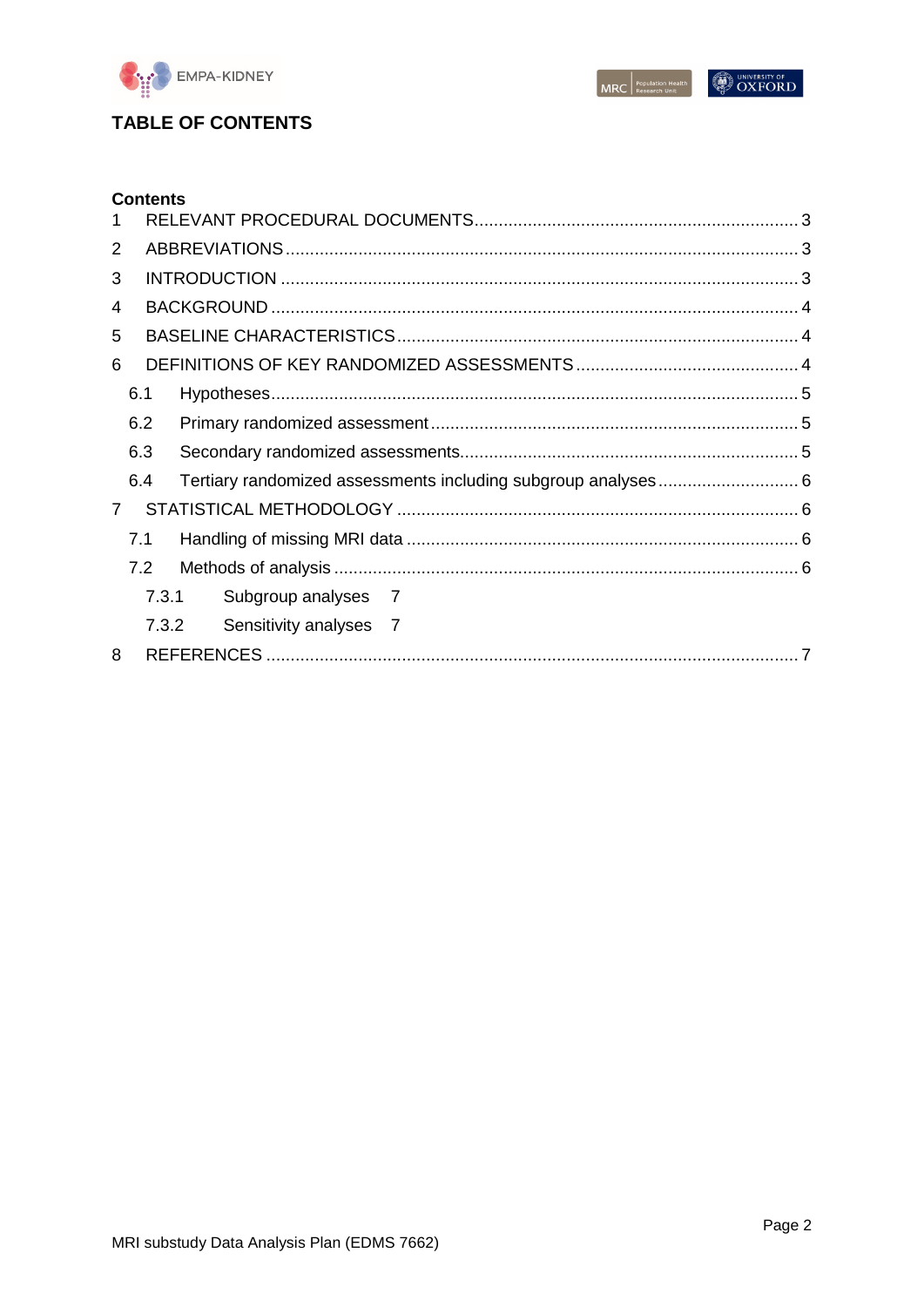

# <span id="page-2-0"></span>**1 RELEVANT PROCEDURAL DOCUMENTS**

| Document title                                      | <b>EDMS#</b> |
|-----------------------------------------------------|--------------|
| <b>EMPA-KIDNEY Protocol</b>                         | 5434         |
| <b>EMPA-KIDNEY MRI Substudy Protocol Supplement</b> | 7083         |
| EMPA-KIDNEY Data Analysis Plan (SOP11)              | 6290         |

# <span id="page-2-1"></span>**2 ABBREVIATIONS**

| <b>Abbreviation</b> | <b>Definition</b>                       |
|---------------------|-----------------------------------------|
| <b>ADC</b>          | Apparent diffusion coefficient          |
| <b>ASL</b>          | Arterial spin labelling                 |
| <b>BOLD</b>         | Blood oxygen level dependency           |
| <b>CKD</b>          | Chronic kidney disease                  |
| <b>EDMS</b>         | Electronic document management system   |
| eGFR                | Estimated glomerular filtration rate    |
| <b>MRI</b>          | Magnetic resonance imaging              |
| <b>MOLLI</b>        | Modified Look-Locker inversion recovery |
| <b>SOP</b>          | Standard operating procedure            |
| <b>TKV</b>          | Total kidney volume                     |
| <b>uACR</b>         | Urine albumin-to-creatinine ratio       |

## <span id="page-2-2"></span>**3 INTRODUCTION**

This document provides a Data Analysis Plan for the EMPA-KIDNEY magnetic resonance imaging (MRI) substudy, which has performed renal and cardiac MRI imaging in a subset of approximately 170 EMPA-KIDNEY participants recruited from the UK and Germany. An outline MRI data analysis plan was provided in the MRI substudy's Protocol Supplement. The purpose of this MRI Data Analysis Plan is to define, before unblinding of the treatment allocation, detail of pre-specified randomized analyses to be presented in initial publication(s) of the substudy. The nature of all analyses (randomized or observational) including those related to subsequent publications and exploratory analyses cannot be specified in detail but, where appropriate, a general analytical approach is set out. Approaches, wherever possible,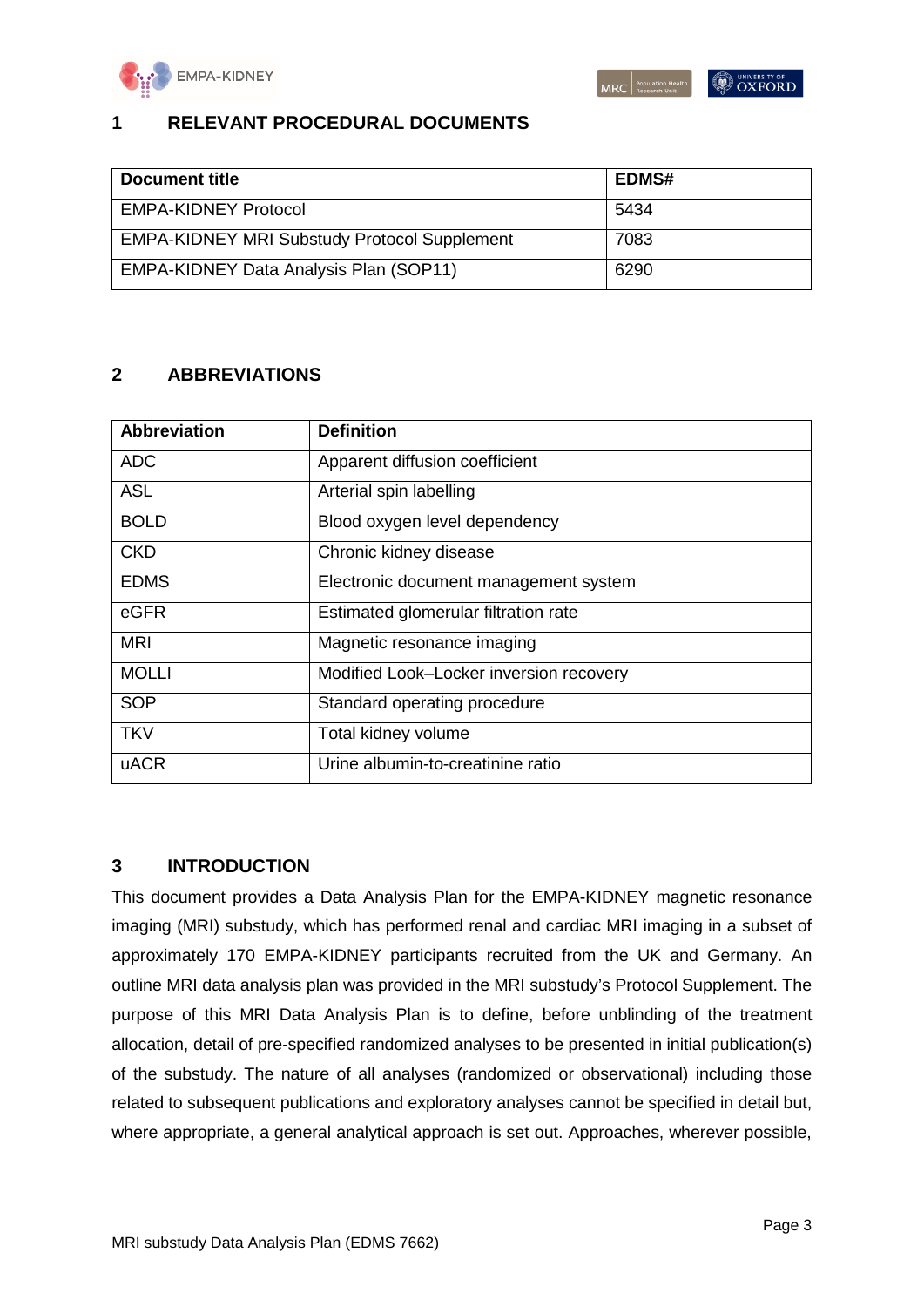

 $|\mathcal{O}_{\text{OXFORD}}|$ 

will follow those set out in EMPA-KIDNEY's main data analysis plan (to which this document should be considered supplementary) so are not repeated here.

#### <span id="page-3-0"></span>**4 BACKGROUND**

The aim of this substudy is to evaluate the effect of empagliflozin 10mg versus matching placebo on markers of inflammation, fibrosis and perfusion of the kidney at around 18 months after randomization. Examples of MRI methods and what they assess are shown in Table 1.

| <b>MRI</b> method                         | <b>Target measure</b>                   |  |  |  |
|-------------------------------------------|-----------------------------------------|--|--|--|
| Volumetry                                 | Kidney size                             |  |  |  |
| T1 mapping (using Modified Look-Locker    | Fibrosis (scarring) and inflammation of |  |  |  |
| inversion recovery [MOLLI])               | kidney                                  |  |  |  |
| Blood oxygen level dependent (BOLD) T2*   | Kidney oxygenation                      |  |  |  |
| Phase contrast MRI                        | Renal flow and global perfusion         |  |  |  |
| Diffusion-weighted imaging (DWI)          | Fibrosis of kidney                      |  |  |  |
| Modified Dixon (mDIXON)                   | <b>Fat content</b>                      |  |  |  |
| Table 1: MRI methods and what they assess |                                         |  |  |  |

Note: this pre-specified Data Analysis Plan re-orders the priority of some of the assessments set out in the MRI substudy Protocol Supplement. This follows a more detailed review of data whilst compiling this plan. This pre-specified Data Analysis Plan therefore supersedes the proposed assessments set out in the Protocol Supplement and prevails in the event of any discrepancies between the two documents.

## <span id="page-3-1"></span>**5 BASELINE CHARACTERISTICS**

In order to assess balance of baseline characteristics between randomized arms of the MRI substudy, the variables recorded at baseline listed in the main trial Data Analysis Plan will be presented for each of the empagliflozin and placebo groups.

#### <span id="page-3-2"></span>**6 DEFINITIONS OF KEY RANDOMIZED ASSESSMENTS**

At participating centres (Oxford, Derby, Nottingham, Edinburgh, Würzburg), all randomized participants without an obvious contraindication for an MRI scan were invited during the course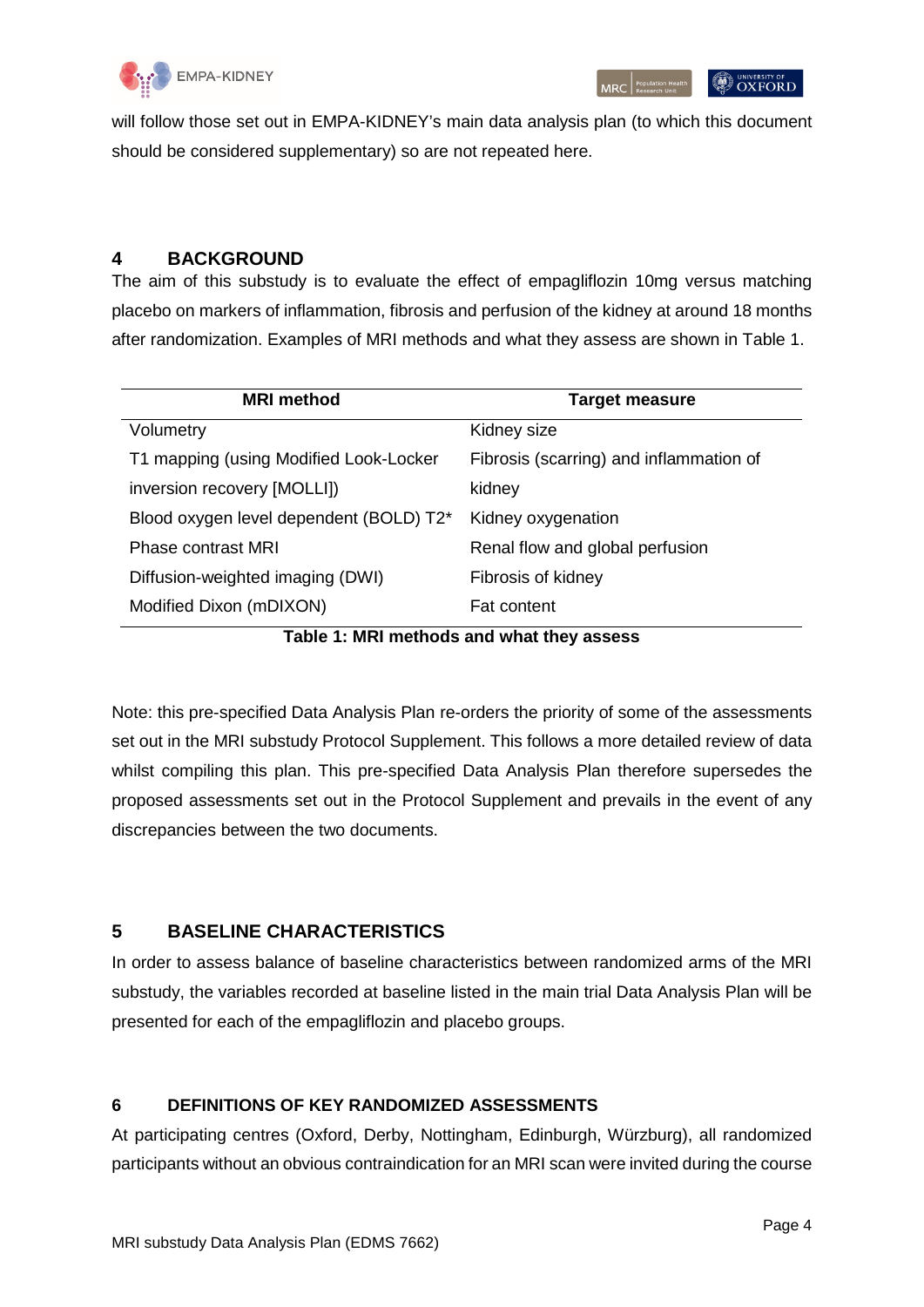

of trial follow-up to have an MRI scan performed. Only those individuals that were able to have an MRI scan will be included in analyses (i.e. consented participants that were not scanned due to claustrophobia, or other contraindications will not be included). Therefore, unless otherwise specified, all analyses will involve an intention-to-treat comparison among all randomized participants with a valid MRI scan to assess the effects of allocation to empagliflozin versus placebo on MRI measurements obtained at about 18 months after randomization (i.e. all participants will be included irrespective of whether they take none, some or all of their allocated treatment).<sup>1,2</sup> Handling of missing individual MRI measurements is described in section 7.2.

#### <span id="page-4-0"></span>**6.1 Hypotheses**

For all statistical tests (other than tests for heterogeneity or trend), the null hypothesis will be that the effect of allocation to empagliflozin on a given MRI measurement in the target population is the same as the effect of allocation to placebo (and hence the alternative hypothesis will be that the effect of allocation to empagliflozin is not the same as the effect of allocation to placebo).

#### <span id="page-4-1"></span>**6.2 Primary randomized assessment**

The primary assessment will be the effect of allocation to empagliflozin versus placebo on kidney cortical T1 mapping as measured by MOLLI at about 18 months after randomization [measured using MRI. The details of all analysis methods are described in section 7.2](#page-5-3) [Meth](#page-5-3)ods of analysis.

#### <span id="page-4-2"></span>**6.3 Secondary randomized assessments**

The secondary assessments, at about 18 months after randomization, are:

#### **Kidney measures:**

- Kidney size (measured by total kidney volume [TKV])
- Kidney arterial flow (measured using mean of left and right renal arterial flow)
- Kidney global perfusion (measured by phase contrast MRI correct for TKV)
- Kidney diffusion (measured by apparent diffusion coefficient [ADC])
- Kidney oxygenation (measured by BOLD T2\*)
- Kidney fat content mapping (measured by mDIXON)

#### **Cardiac measures:**

- Left ventricular mass index (i.e., normalised to body surface area),
- Left ventricular ejection fraction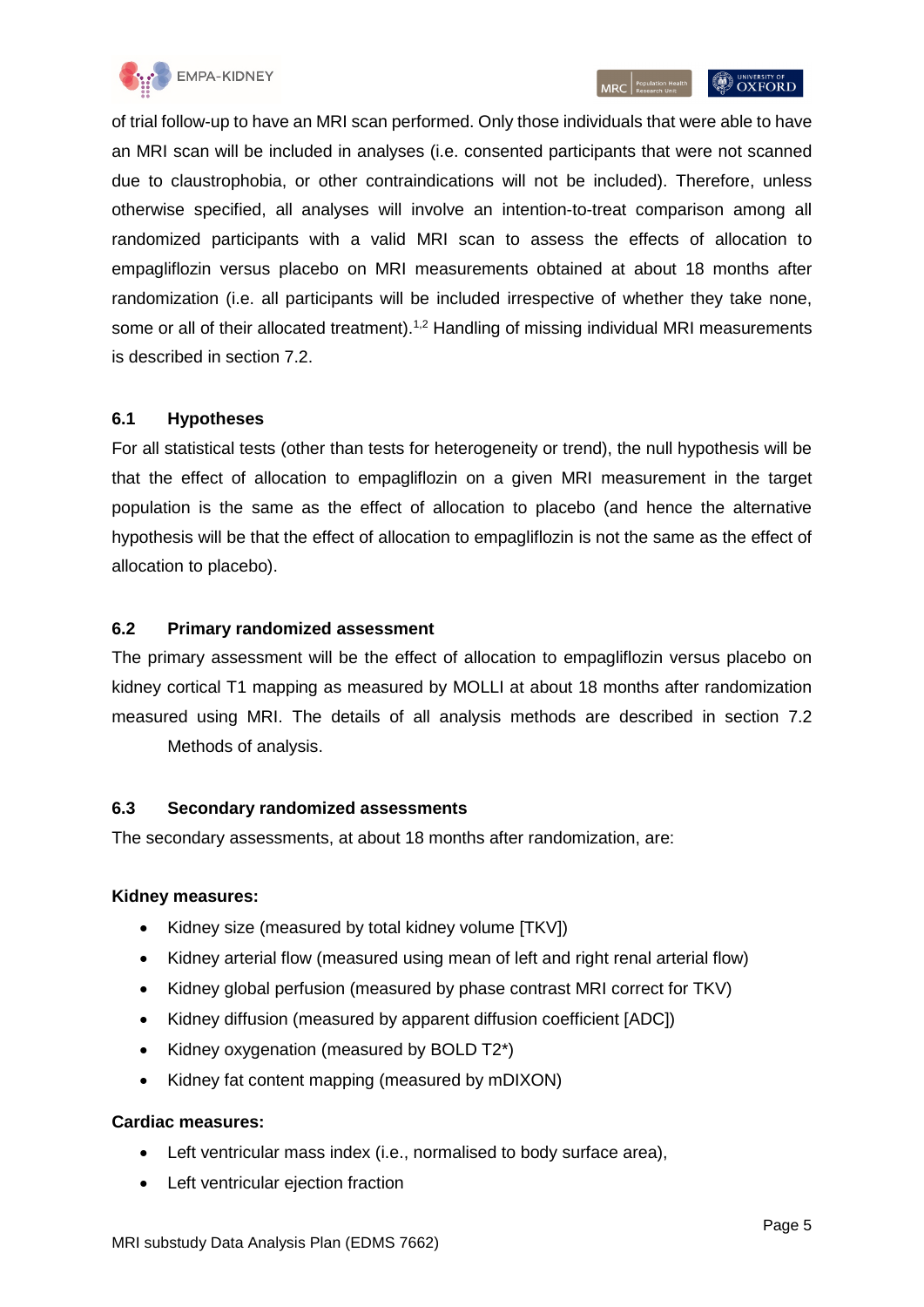

- Cardiac fibrosis measured by T1 MOLLI (mean of measurements at apex, wall and base of left ventricle)
- Diastolic dysfunction (measured by left ventricular strain, left ventricular global longitudinal strain, left ventricular diastolic strain rate, and left ventricular volume)

#### <span id="page-5-0"></span>**6.4 Tertiary randomized assessments including subgroup analyses**

Tertiary assessments include:

- i. Subgroup analyses of effects of empagliflozin 10mg versus matching placebo on T1 mapping by baseline feature (age, sex, diabetes status, eGFR and uACR).
- ii. Amongst the proportion of participants with a baseline MRI scan, assessments of the effects of empagliflozin 10mg versus matching placebo on follow-up MRI measurements adjusted for baseline.

#### <span id="page-5-1"></span>**7 STATISTICAL METHODOLOGY**

#### <span id="page-5-2"></span>**7.1 Handling of missing MRI data**

Participants included in the MRI substudy with a particular missing MRI measurement, will still be included in analyses and these values will be imputed using multiple imputation, using 20 imputed data sets, with results across imputations being combined using the methods of Rubin.<sup>3</sup> The imputation procedure will take into consideration each participant's key baseline characteristics, treatment allocation and other available MRI measurement parameters. [Results from the imputed analyses will be compared with those from equivalent "complete](#page-5-4)[case" analyses, but primary emphasis will be placed on the results after multiple imputation.](#page-5-4)  [All multiple imputation analyses will be implemented using the multiple imputation procedure](#page-5-4)  [in SAS version 9.4 \(SAS Institute, Cary NC\), using the expectation-maximization algorithm](#page-5-4)  [\(which assumes a multivariate normal distribution\) to impute values. In sensitivity analyses](#page-5-4)  [conducted in participants with baseline scans, missing baseline MRI measurement](#page-5-4)  [parameters will be imputed with the median observed value \(in both treatment groups](#page-5-4)  [combined\). For participants with missing baseline characteristics required for analyses of](#page-5-4)  [outcomes \(e.g. for subgroup analyses\), the median value will be imputed.](#page-5-4) 

#### <span id="page-5-4"></span><span id="page-5-3"></span>**7.2 Methods of analysis**

All MRI measurements will be analysed as a continuous variable. Differences in MRI measurements between treatment groups will be assessed using a linear regression approach adjusted for the elements included in the minimization algorithm which determined treatment allocation (age, sex, prior diabetes, eGFR, and uACR [but not region as the MRI substudy was